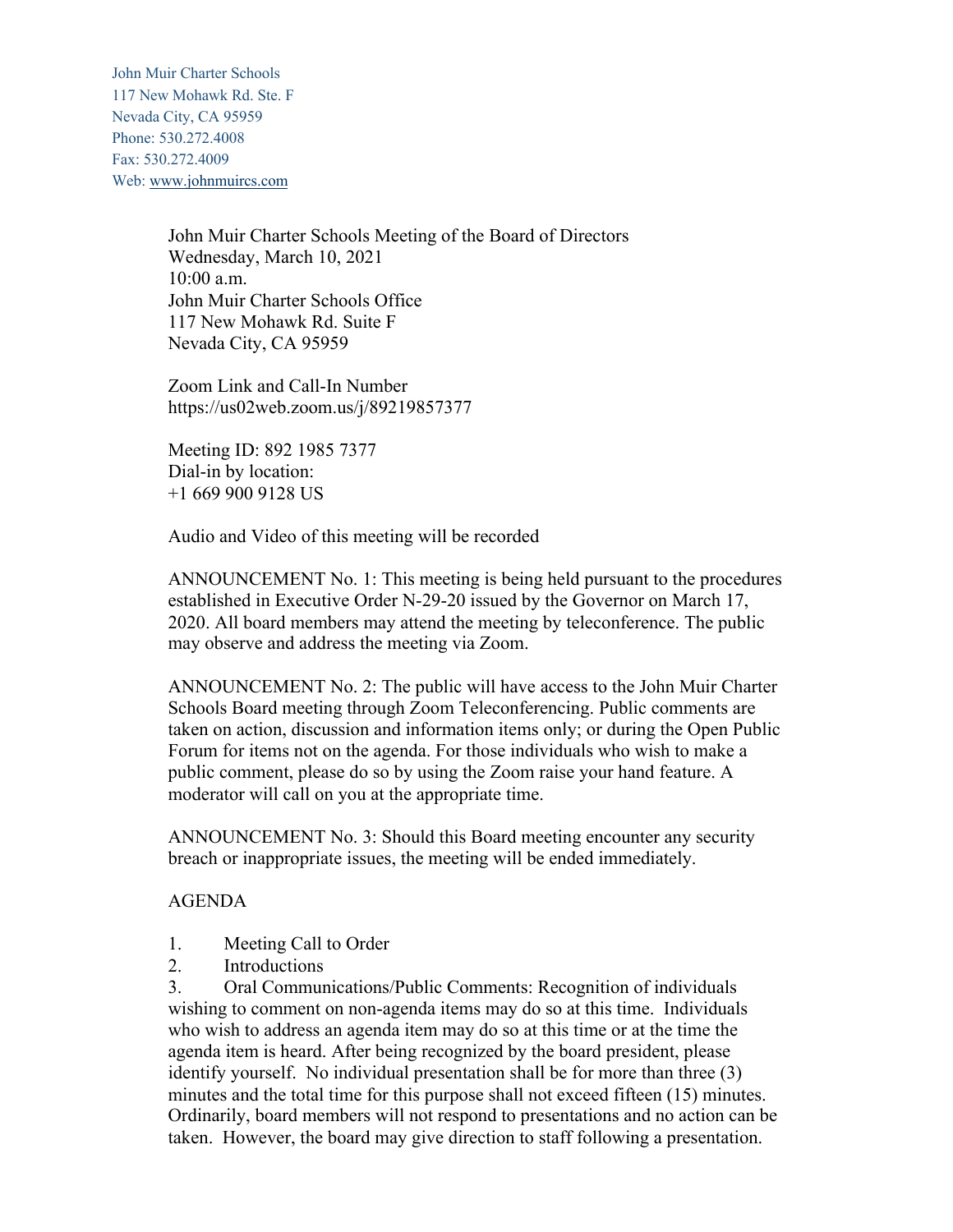- 4. Additions to the Agenda
- 5. Adoption of the Agenda
- 6. Closed Session:

A. Conference with Legal Counsel – Anticipated Litigation Significant Exposure To Litigation Pursuant to Subdivision (b) of Section 54956.9: One Case

7. Return to Open Session: Report Action Taken, If Any

8. Action Items

A. Approval of the Minutes of the Regular Board Meeting Wednesday, February 10, 2021 (Attachment #1, Page 5)

B. Approval of Vendor Payments 1/26/21 - 2/25/21 (Attachment #2, Page 11)

C. Approval of New and Termed Employees 2/1/21 - 2/28/21 (Attachment #3, Page 19)

D. Approval of the 2021-2022 School Calendars (Attachment #4, Page 21)

E. Approval of 2020-2021 2nd Interim Budget (Rachael Navarrete)

i. Approval of 2020-2021 2nd Interim Budget Revision (Attachment #5, Page 25)

ii. Approval of Resolution 21-01: 2nd Interim Budget Revision (Roll Call Vote) (Attachment #6, Page 33)

9. Discussion Items

A. WASC Report Follow Discussion, Rachel Wegner

B. JMCS Foundation Strategic Planning Report, Andy Delgado (Attachment #7, Page 39)

C. Recruitment Plan with California Conservation Corps (Attachment #8, Page 41)

D. CEO Recommendation for Step Increase for All Employees Effective 2021-2022 (Attachment #9, Page 43)

E. CEO Report, RJ Guess & Mike Wegner (Attachment #10, Page 45)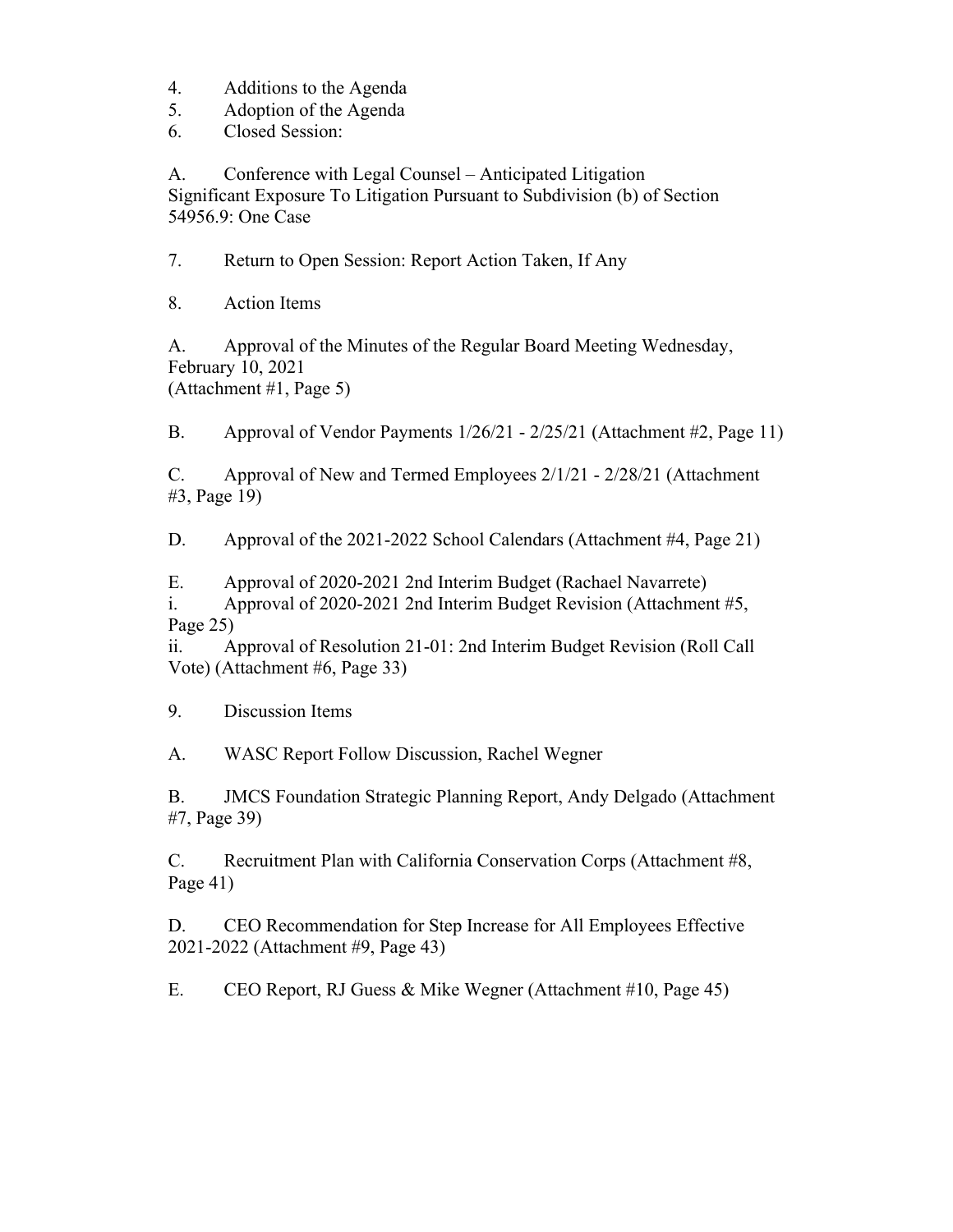10. Miscellaneous Information Items

A. Correspondence

B. Schedule of Future Board Meetings

i. Wednesday, April 14, 2021, 10 a.m.:This meeting will be held via Zoom video and telephonic link pursuant to the procedures established in Executive Order N-29-20 issued by the Governor on March 17, 2020. All board members may attend the meeting by teleconference. The public may observe and address the meeting via Zoom.

ii. Wednesday, May 12, 2021, 10 a.m.: This meeting will be held via Zoom video and telephonic link pursuant to the procedures established in Executive Order N-29-20 issued by the Governor on March 17, 2020. All board members may attend the meeting by teleconference. The public may observe and address the meeting via Zoom.

Board Attendance at Upcoming Meetings:

|           | Wednesday, April 14, 2020, 10 a.m. |     |             | Wednesday, May 12, 2021, 10 a.m. |
|-----------|------------------------------------|-----|-------------|----------------------------------|
| A.        | Stan Miller:                       | Yes | A.          | Stan Miller:                     |
|           | Yes or No                          |     |             |                                  |
| <b>B.</b> | Michael Corbett:                   | Yes | В.          | Michael Corbett:                 |
|           | Yes or No                          |     |             |                                  |
| C.        | Len Eckhardt:                      | Yes | C.          | Len Eckhardt:                    |
|           | Yes or No                          |     |             |                                  |
| D.        | Sallie Wilson:                     | Yes | $D_{\cdot}$ | Sallie Wilson:                   |
|           | Yes or No                          |     |             |                                  |
| Ε.        | Gil Botello:                       | Yes | Е.          | Gil Botello:                     |
|           | Yes or No                          |     |             |                                  |
|           |                                    |     |             |                                  |

11. Request for Agenda Items

12. Adjournment

This agenda was posted at least 72 hours in advance of the meeting at:

John Muir Charter Schools Office, 117 New Mohawk Rd. Suite F, Nevada City, Ca 95959

● www.johnmuircs.com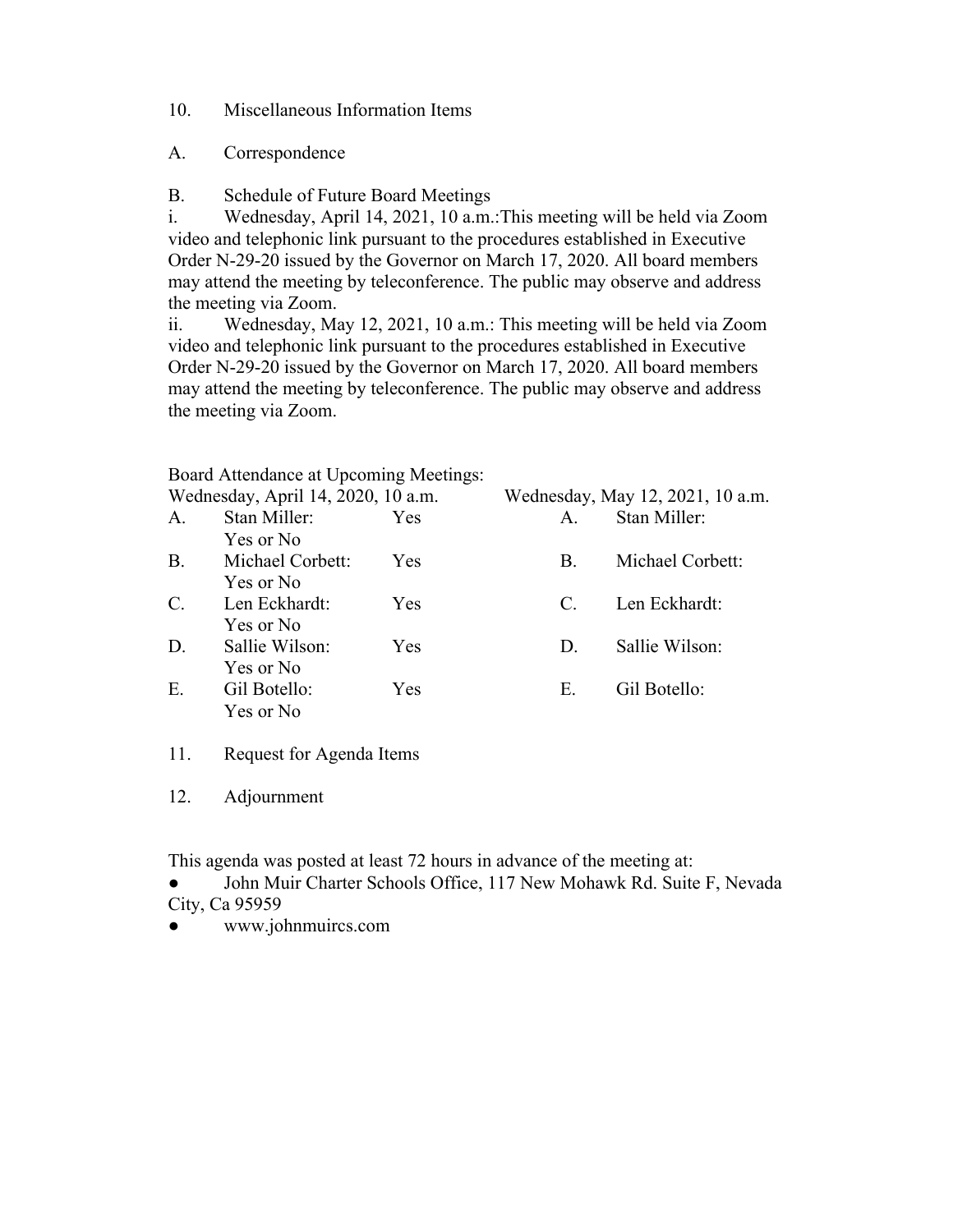

## **John Muir Charter Schools Meeting of the Board of Directors**

**10:00 a.m**

# **Zoom Link and Call-In Number**

htps://us02web.zom.us/j/85203945794  $\mathbb{R}^2$ Dial-in by locatin:

#### **MINUTES**

## **1. Meeting Call to Order**

 $\mathbb{R}^{\mathbb{N} \times 1}$ 

## **2. Introductions**

- $\frac{1}{\sqrt{2}}$  $\mathbb{R}^2$  $\ddot{\phantom{a}}$ Hope, RJ Gues, Anthoy Serao of Young, Miney, & Cor (arived at 10:42 am).
- **3. Oral Communications/Public Comments:**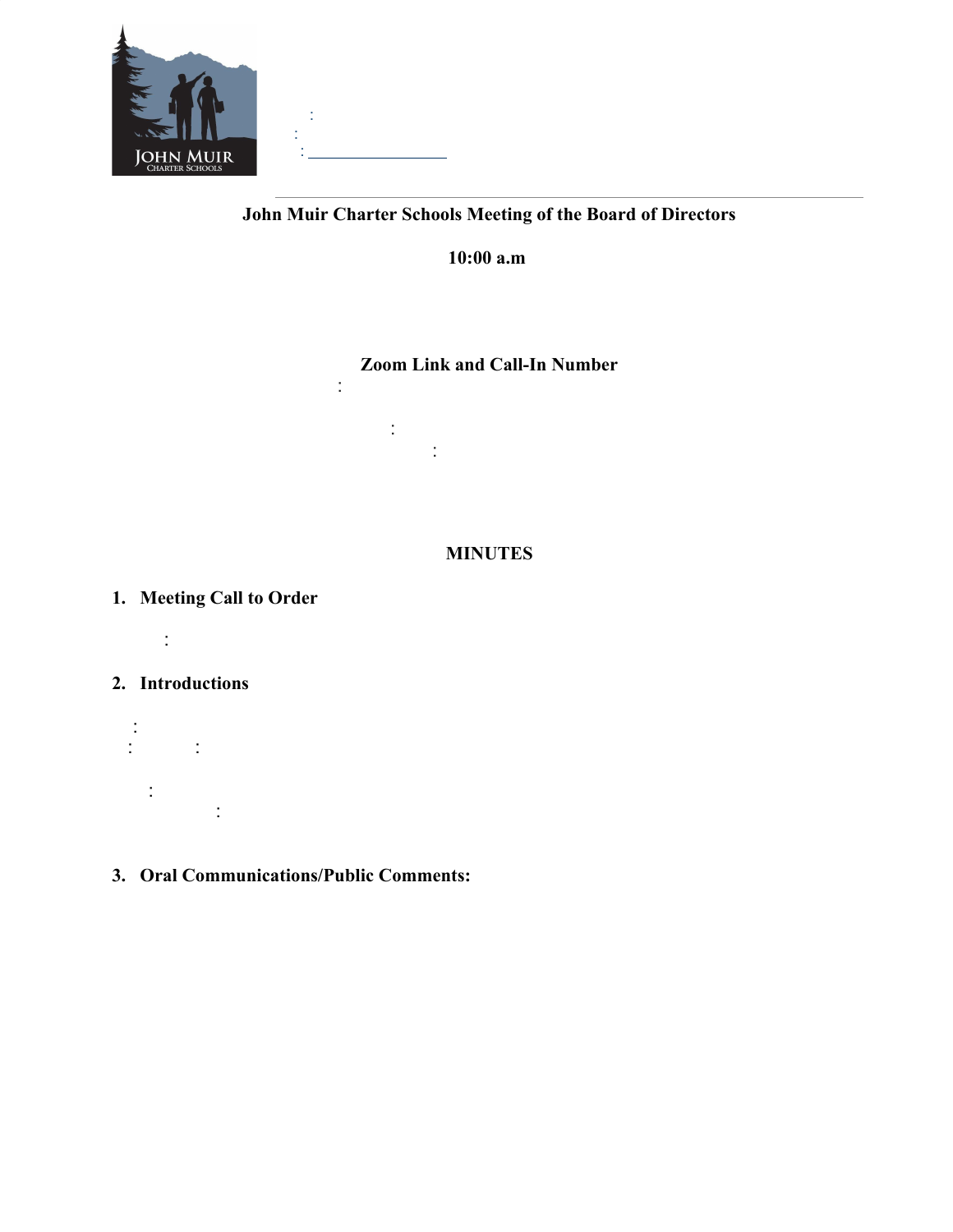### **4. Additions to the Agenda**

Stan Miller requests the order of the closed session items A and B, on the agenda, be reversed. Stan states the board will go into closed session for the item Conference with Labor Negotiator first. The board will return to closed session for the item Conference with Legal Counsel-Anticipated Litigation once Anthony Serrao arrives.

## **5. Adoption of the Agenda**

On a motion made by Gil Botello and seconded by Sallie Wilson, the agenda was adopted as amended on a 3-0-2 vote. (Ayes: Miller, Botello, Wilson. Noes: None. Absent: Corbett, Eckhardt.)

### **6. Closed Session:**

Stan Miller moved the board into closed session at 10:23 a.m.

- A. Conference with Labor Negotiator Agency Designated Representative: Board Chair Unrepresented Employee: Chief Executive Officer
- B. Conference with Legal Counsel Anticipated Litigation Significant Exposure To Litigation Pursuant to Subdivision (b) of Section 54956.9: One Case

## **7. Return to Open Session: Report Action Taken, If Any**

Stan Miller called the meeting back into open session at 10:34 a.m. Stan announces no action was taken and tabled closed session item B until the attorney arrives.

### **8. Informational/Action Items**

A. Board Approval/Ratification of Compensation Comparability Study for Chief Executive Officer Position. (Attachment #1, Under Separate Cover)

Stan Miller announces that Young, Minney, and Corr, LLP conducted a salary compensation comparability study which informed the board's decision for the salary being offered to the CEO. Stan reminds the board that this study is required.

On a motion by Gil Botello, seconded by Sallie Wilson, the Ratification of Compensation Comparability Study for Chief Executive Officer Position was approved on a 3-0-2 vote. (Ayes: Miller, Botello, Wilson. Noes: None. Absent: Corbett, Eckhardt.)

B. Board Chair: Required Oral Report Regarding Chief Executive Officer Contract

Stan Miller announces during the closed session the board agreed on and finalized the CEO contract being offered and announced in the next agenda item C. The contract will pay the CEO scale \$153,918. The contract includes accrued sick leave of 1 day/mo, coverage for the CEO and family for health insurance, 5 weeks of vacation, and the calendar will be prorated based on an annual 247-day schedule with the start date of 2/10/2021. The contract will last until June 30, 2024.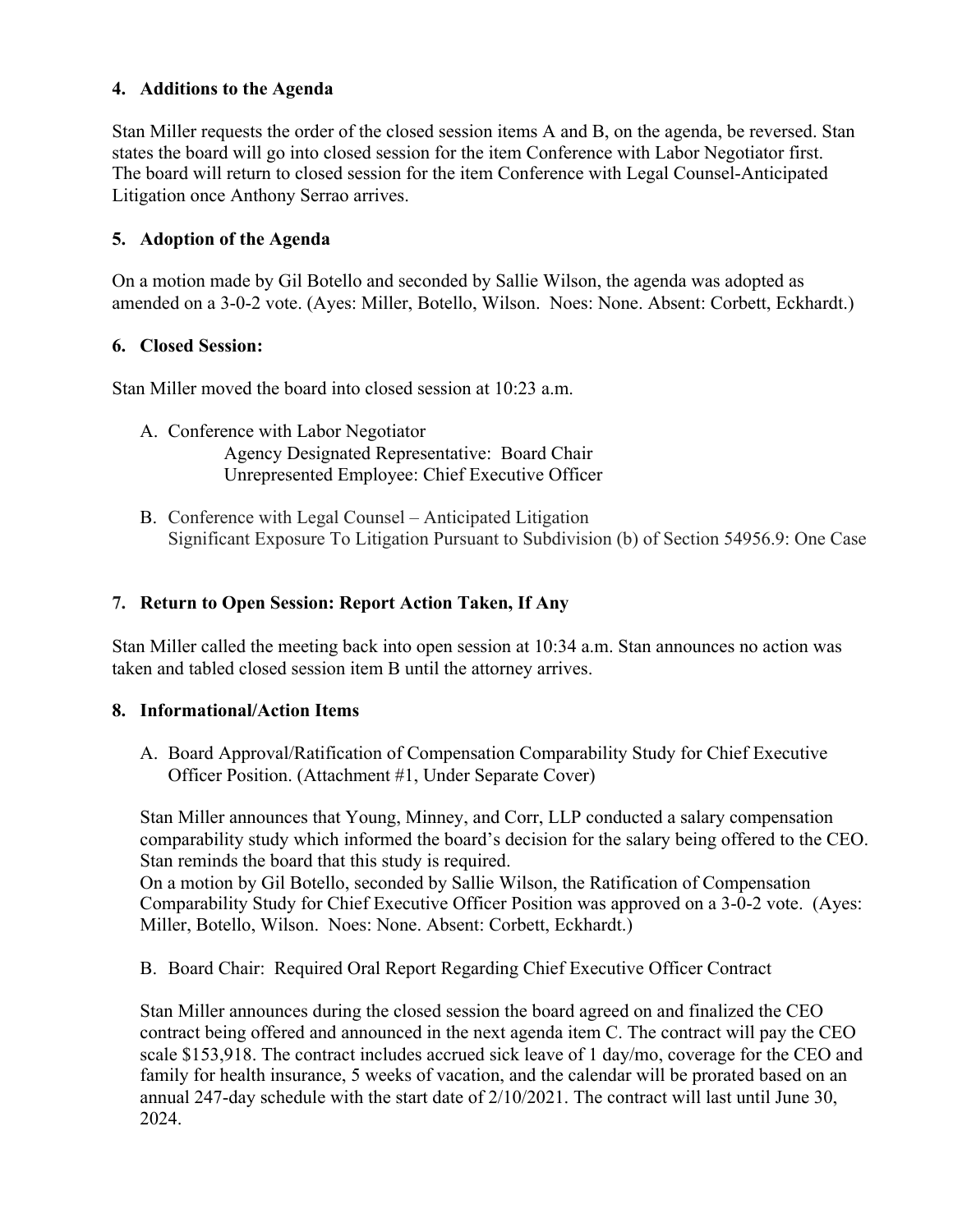### C. Board Ratification/Approval of Chief Executive Officer Contract

Stan Miller announces that RJ Guess has signed the Chief Executive Officer Contract. The next step is for Stan to sign and return to be printed and filed.

On a motion by Gil Botello, seconded by Sallie Wilson, the Ratification of Chief Executive Officer Contract was approved on a 3-0-2 vote. (Ayes: Miller, Botello, Wilson. Noes: None. Absent: Corbett, Eckhardt.)

D. Board Ratification/Approval of Amendment to Interim Chief Executive Officer Contract

Stan Miller announces that the Interim Chief Executive Officer Contract retains Mike Wegner as Interim CEO through May 1, 2021. After that date, Mike reverts to the COO position at the same pay and benefits of his current contract until June 30, 2021. The next step is for Stan to sign and return to be printed and filed.

On a motion by Sallie Wilson, seconded by Gil Botello, the Ratification of Interim Chief Executive Officer Contract was approved on a 3-0-2 vote. (Ayes: Miller, Botello, Wilson. Noes: None. Absent: Corbett, Eckhardt.)

Stan states that RJ Guess and Mike Wegner will be joint CEOs until May 1, 2021. The board commends Mike on his job as interim CEO.

## **Closed Session:**

Upon the arrival of Anthony Serrao, Attorney, Stan Miller moved the board into closed session at 10:42 a.m.

Conference with Legal Counsel – Anticipated Litigation Significant Exposure To Litigation Pursuant to Subdivision (b) of Section 54956.9: One Case

Stan Miller called the meeting back into open session at 11:11 a.m. Stan announces no action was taken.

E. Approval of the Minutes of the Regular Board Meeting Wednesday, January 13, 2021 (Attachment #2, Page 5)

On a motion made by Len Eckhardt and seconded by Sallie Wilson, the minutes of the regular board meeting Wednesday, January 13, 2021, were approved on a 4-0-1 vote. (Ayes: Miller, Botello, Eckhardt, Wilson. Noes: None. Absent: Corbett.)

F. Approval of Vendor Payments  $12/26/20 - 1/25/21$  (Attachment #3, Page 9)

Gil Botello inquires about the Courageous Conversations costs and requests the board receive a copy of the curriculum. Mike Wegner states he will have Rachel Wegner forward the curriculum to the board.

On a motion made by Gil Botello and seconded by Sallie Wilson, the vendor payments 12/26/20-1/25/21, were approved on a 4-0-1 vote. (Ayes: Miller, Botello, Eckhardt, Wilson. Noes: None. Absent: Corbett.)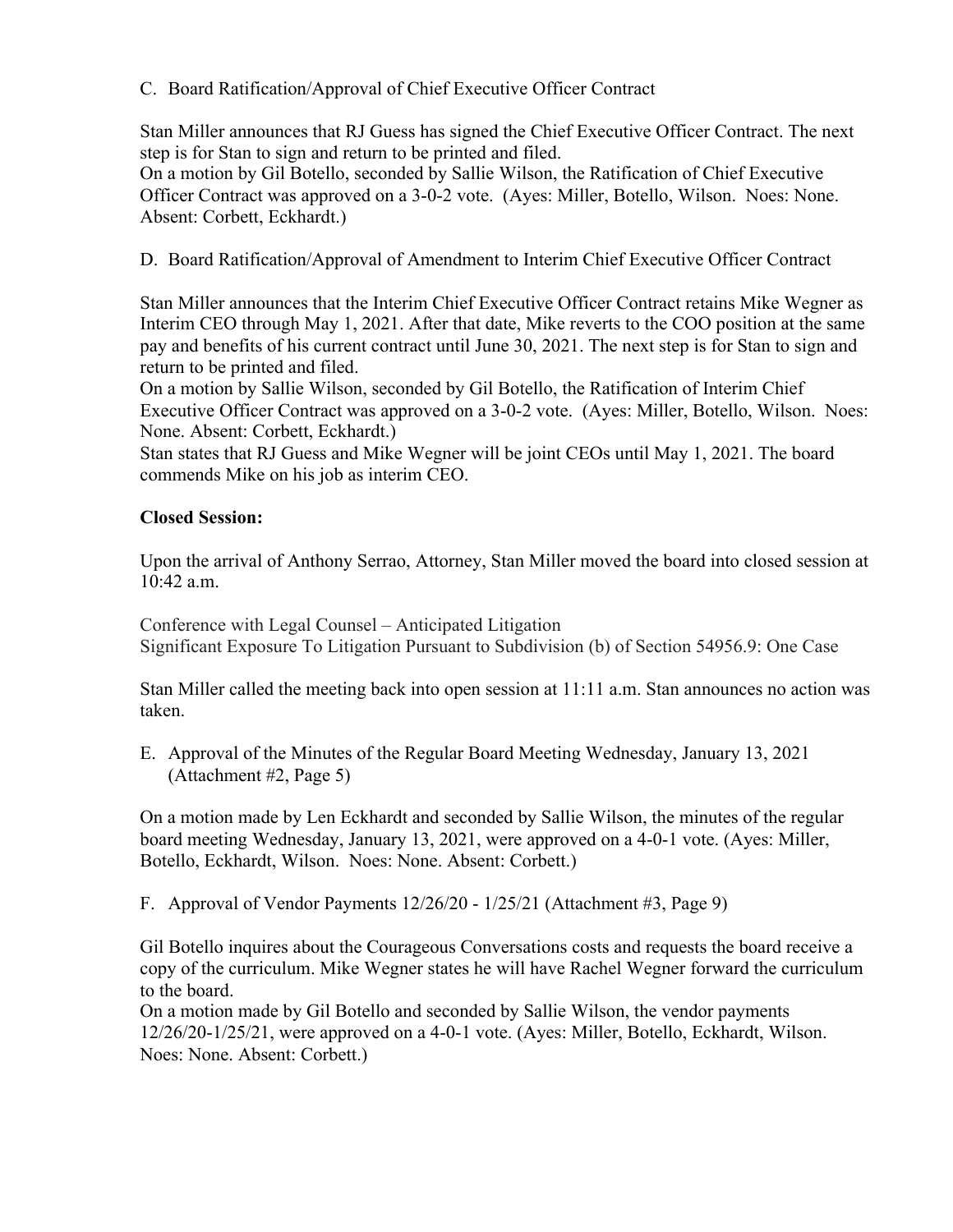G. Approval of 2021 Safety Plan Update (Attachment #4, Page 21)

Mike Wegner shares there are no changes to the 2021 Safety Plan from last month's meeting. On a motion made by Sallie Wilson and seconded by Len Eckhardt, the 2021 Safety Plan, was approved on a 4-0-1 vote. (Ayes: Miller, Botello, Eckhardt, Wilson. Noes: None. Absent: Corbett.)

H. Board Action on CEO Recommendation for Step Increase for All Employees Effective 2021-2022 (Attachment #5, Page 69)

Mike Wegner presents his recommendation that the board approve a 1-step pay increase to all staff for the 2021-2022 school year in lieu of a COLA, cost of living adjustment. Mike states our staff has done an amazing job responding to the pandemic. Mike reminds the board due to the uncertainty at the beginning of 2020 all requests for pay increases were suspended. Discussion ensues with the board regarding Mike's recommendation.

On a motion made by Gil Botello and seconded by Len Eckhardt, the step increase for all employees effective 2021-2022, was tabled on a 4-0-1 vote. (Ayes: Miller, Botello, Eckhardt, Wilson. Noes: None. Absent: Corbett.)

Stan Miller states this item has been tabled and can return for discussion at next month's board meeting.

## **9. Discussion Items**

A. Teacher Advisory Committee Report (Matthew Murdock) (Attachment #6, Page 71)

Matthew Murdock discusses next steps on reporting teacher feedback to the board. Matthew shares that Mike Wegner will be sending a survey out to all staff regarding what challenges teachers face in distance learning and what digital resources they will continue using once they return to the classroom. Matthew also highlights teachers' responses to the WASC report and the school-wide mandatory teacher reading of Culturally Responsive Teaching and the Brain.

B. Draft 2021-2022 School Calendars (Attachment #7, Page 73)

Mike Wegner presents the 2021-2022 draft school calendars. Mike states the only significant change is that instead of a two-day in-service, where we normally hold our in-person Fall in-service, those days have been broken out for virtual professional development. The 2021-2022 school calendars will return next month for approval.

C. Recruitment Plan with California Conservation Corps

Mike Wegner shares that this is only an oral item right now but anticipates that there will be something physical to share in the March meeting. Mike discusses his work with Regional Director Dawn McConnell, Teacher Anna Pizello, and staff from the CCC who have created a working group to address low attendance at the CCC. Mike shares the plan to strategize on recruitment efforts and to reevaluate at the end of the 2021-2022 school year.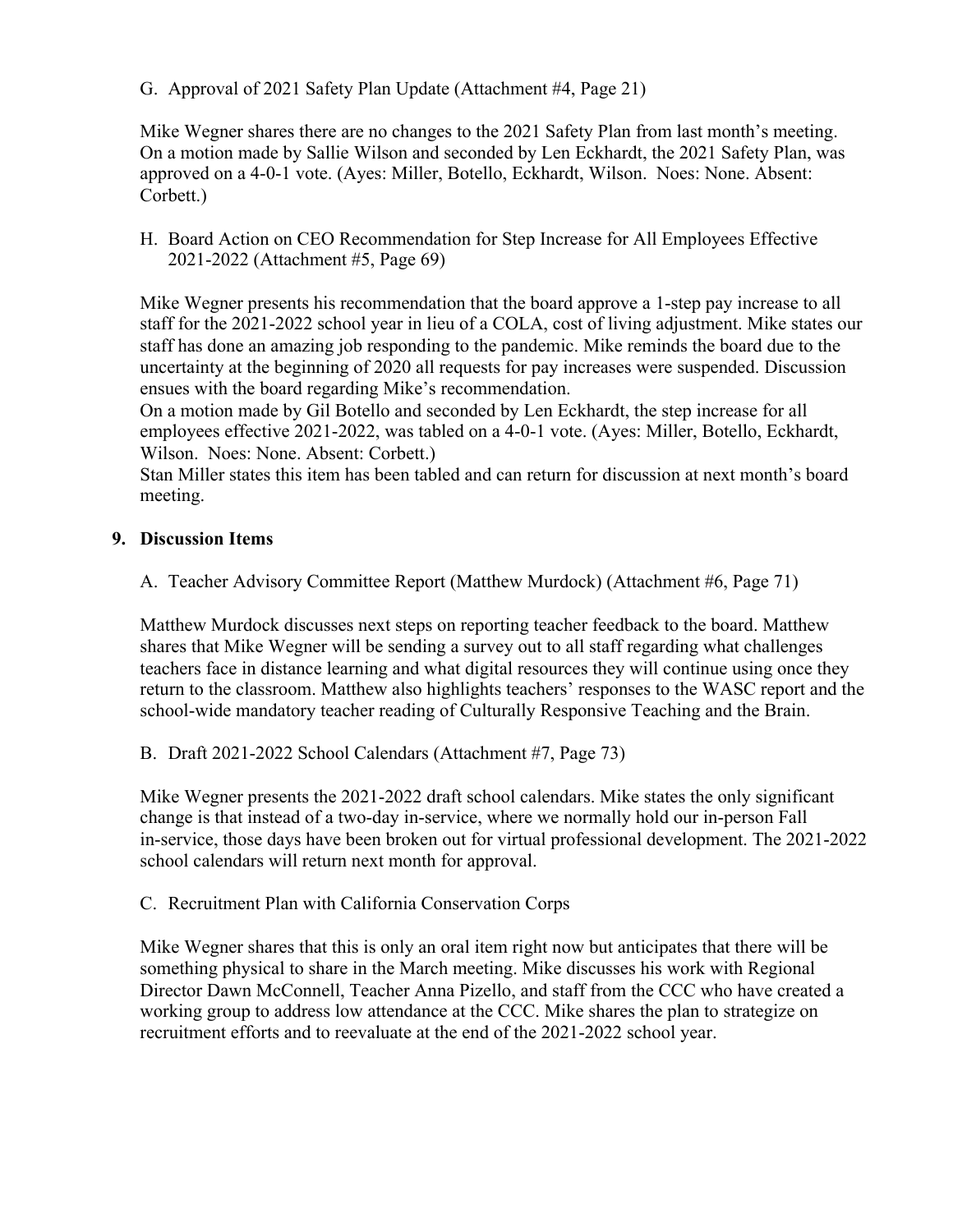### D. WASC Visiting Committee Report (Attachment #8, Page 77)

Mike Wegner presents the Western Association of Schools and Colleges (WASC) visiting committee report. Mike reports that since the receipt of this report we did receive an email stating JMCS has received a 6 year accreditation with a mid-cycle check. Stan Miller asks about the 2 items that received Somewhat Effective rating on pages 111-112. Mike agrees to get more information and report out to the board.

E. Interim CEO Report (Mike Wegner)

Mike Wegner presents the latest information regarding the Governor's budget and potential changes the Legislature may make that could impact the exemption that JMCS operates under regarding age cap language. Mike takes the opportunity to thank outgoing Administrative Coordinator Amber Aldrich for her final board meeting.

F. Foundation Report (Gil Botello)

Gil Botello shares about ongoing strategic planning, the creation of a logo for the foundation, and plans to partner with TAC. Gil also shares that Andy Delgado, Chair of the JMCS Foundation, is planning to be added to a future JMCS board meeting agenda to give a comprehensive report. The foundation is also looking to form an advisory council, a group with expertise in coming up with ways to raise money.

### **10. Miscellaneous Information Items**

A. Correspondence

None.

- B. Schedule of Future Board Meetings
	- i. Wednesday, March 10, 2021, 10 a.m., at Sacramento Regional Conservation Corps, 6101 27th Street, Sacramento, CA 95822
	- ii. Wednesday, April 14, 2021, 10 a.m., at Sacramento Regional Conservation Corps, 6101 27th Street, Sacramento, CA 95822

Stan Miller asks about the listing of the location at Sacramento Regional Conservation Corps. RJ Guess responds regarding the emergency order that we are operating under to hold our meetings via Zoom. RJ says he will work with Luz Delgado to add language regarding the Zoom format for meetings while operating under the emergency order.

| <b>Board Attendance at Upcoming Meetings:</b> |                  |            |                                    |                  |     |  |  |  |  |
|-----------------------------------------------|------------------|------------|------------------------------------|------------------|-----|--|--|--|--|
| Wednesday, March 10, 2020, 10 a.m.            |                  |            | Wednesday, April 14, 2021, 10 a.m. |                  |     |  |  |  |  |
| A.                                            | Stan Miller:     | <b>Yes</b> | $A_{-}$                            | Stan Miller:     | Yes |  |  |  |  |
| $B_{\cdot}$                                   | Michael Corbett: | Yes        | B.                                 | Michael Corbett: | Yes |  |  |  |  |
| C.                                            | Len Eckhardt:    | Yes        |                                    | Len Eckhardt:    | Yes |  |  |  |  |
| D.                                            | Sallie Wilson:   | Yes        | $\Box$                             | Sallie Wilson:   | Yes |  |  |  |  |
| E.                                            | Gil Botello:     | Yes        | Е.                                 | Gil Botello:     | Yes |  |  |  |  |